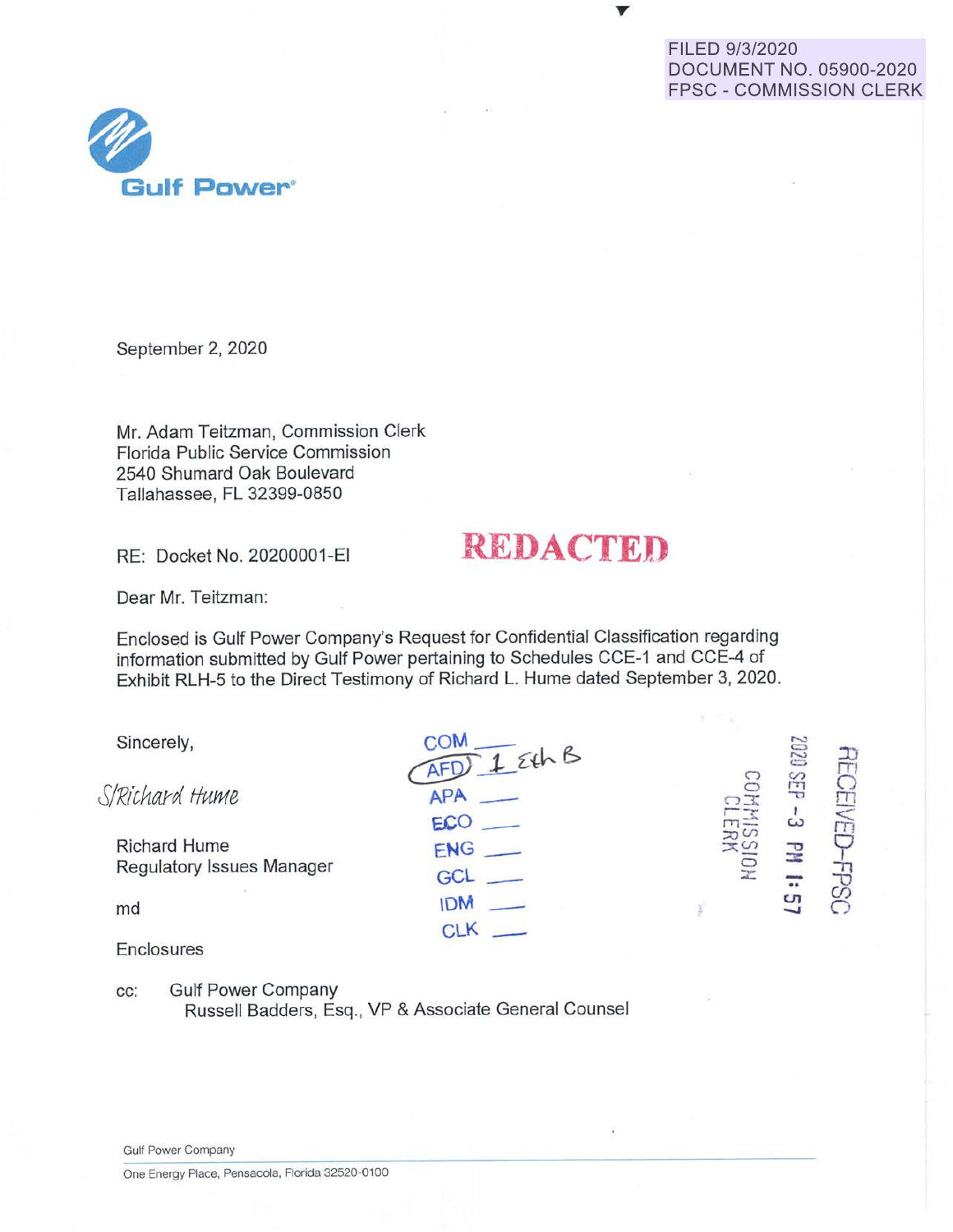In re: Fuel and purchased power cost recovery clause and generating performance incentive factor

Docket No.: 20200001-EI

Date: September 3, 2020

#### **REQUEST FOR CONFIDENTIAL CLASSIFICATION**

Gulf Power Company ("Gulf''), pursuant to Rule 25-22.006, Florida Administrative Code ("F.A.C.") and Section 366.093, Florida Statutes ("F.S."), hereby requests that the Florida Public Service Commission ("Commission") enter an order protecting from public disclosure certain information contained in Schedules CCE-1 and CCE-4 of Exhibit RLH-5 to the Direct Testimony of Richard L. Hume, dated September 3, 2020 ("Schedules CCE-1 and CCE-4") on behalf of Gulf. In support of this request, Gulf states as follows:

**1.** On September 3, 2020 Gulf will file with the Commission and serve on all parties of record the Direct Testimony & Exhibits of Richard L. Hume, including Schedules CCE-1 and CCE-4. This request is being filed in order to request confidential classification of certain information contained in Schedules CCE-1 and CCE-4, consistent with Rule 25-22.006, F.A.C.

- 2. The following exhibits are attached to and made a part of this Request:
	- a. Exhibit "A" consists of Schedules CCE-1 and CCE-4, and all the information that Gulf asserts is entitled to confidential treatment has been highlighted.
	- b. Exhibit "B" is an edited version of Exhibit "A" on which the specific information Gulf asserts is confidential has been blocked out.
	- c. Exhibit "C" is a line-by-line justification table in support of Gulf's Request for Confidential Classification in which Gulf demonstrates that the information Gulf asserts is confidential qualifies as one of the statutory examples listed in section 364.183(3), 366.093(3), or 367.156(3), F.S.
	- d. Exhibit "D" is the written declaration of Richard L. Hume in support of this Request, which affirms that the information for which Gulf seeks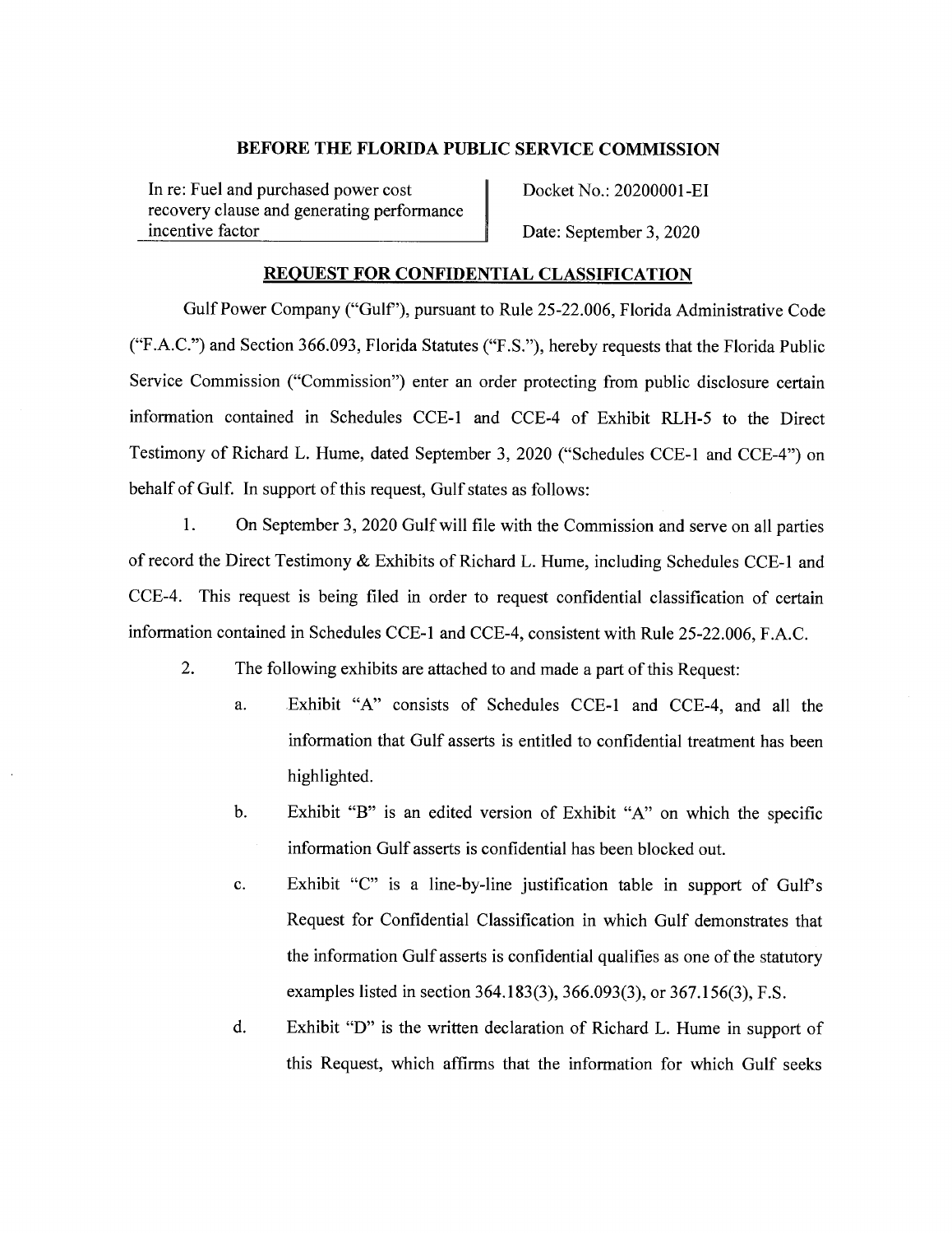confidential classification is intended to be and is treated by Gulf as private and has not been disclosed.

3. Gulf submits that a portion of the information contained in Schedules CCE-1 and CCE-4 is proprietary confidential business information regarding contractual matters which would cause irreparable harm to Gulf, the entities with whom it has entered into contracts and most importantly to Gulf's customers, if such information was disclosed to the general public. Schedules CCE-1 and CCE-4 contains pricing information for capacity purchases between Gulf and various counterparties. The pricing information is regarded by both Gulf and the counterparties as confidential. The pricing, which resulted from negotiations between Gulf and the counterparties, is specific to the individual contracts and is not publicly known. Disclosure of this information would negatively impact Gulf's ability to negotiate pricing favorable to its customers in future capacity contracts. In addition, potential counterparties may refuse to enter into contracts with Gulf, or may charge higher prices, if the price terms are made public. The information is entitled to confidential classification pursuant to section  $366.093(3)(d)$  and (e), F.S.

4. Upon a finding by the Commission that the confidential information contained in Schedules CCE-1 and CCE-4 is proprietary and confidential business information, the information should not be declassified for at least eighteen (18) month period and should be returned to Gulf as soon as it is no longer necessary for the Commission to conduct its business. *See* Section 366.093(4), F.S.

**WHEREFORE,** for the above and foregoing reasons, as more fully set forth in the supporting materials, Gulf Power Company respectfully requests that the Commission grant Gulf's Request for Confidential Classification and enter an order protecting the information highlighted on Exhibit "A" to this Request from public disclosure.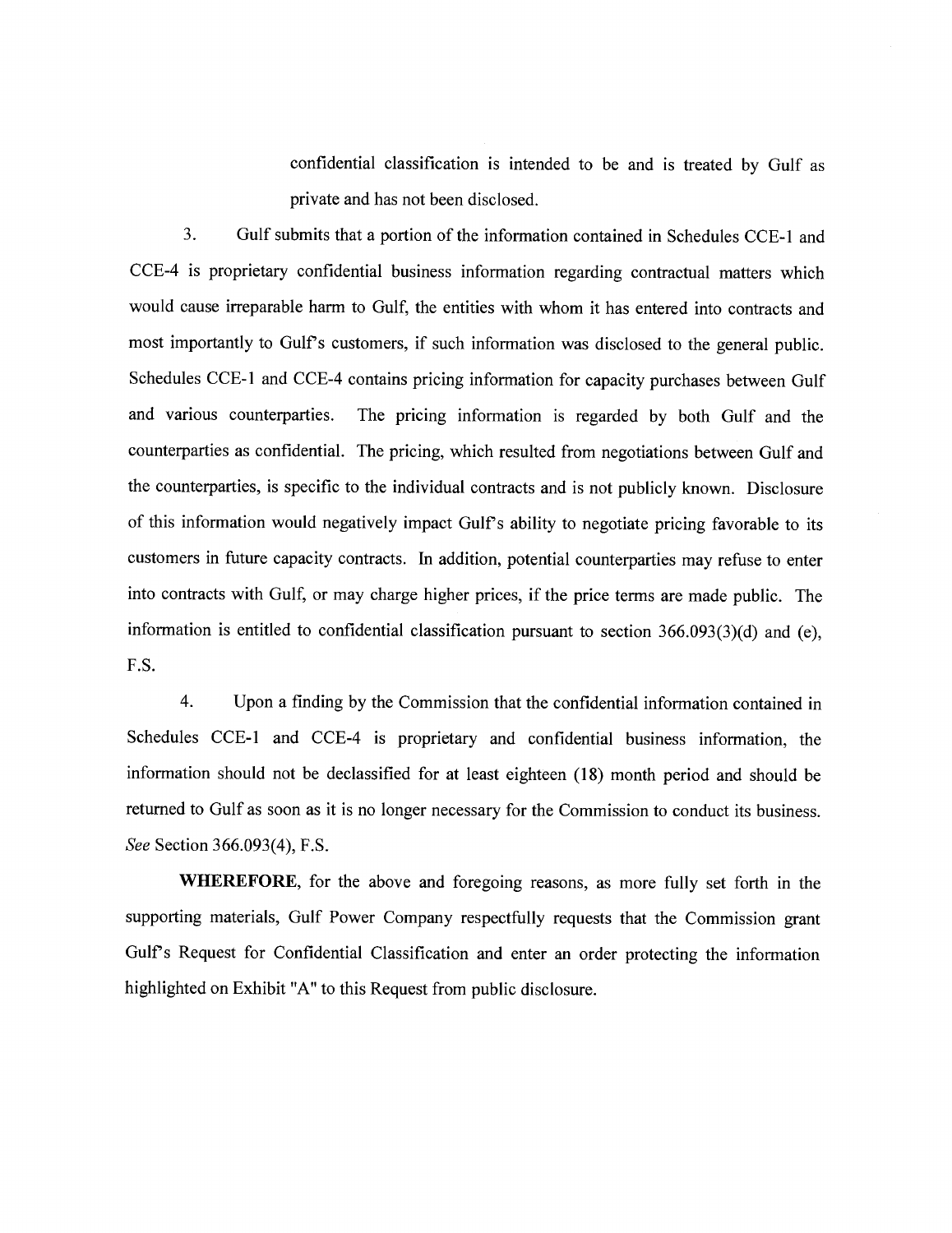Respectfully submitted this 2nd day of September 2020.

Russell A. Badders Vice President & Associate General Counsel Gulf Power Company One Energy Place Pensacola, FL 32520-0100 (850) 444-6550 Russell.Badders@nexteraenergy.com

Jason A. Higginbotham Senior Attorney Florida Power & Light Company 700 Universe Boulevard Juno Beach, FL 33408-0420 (561) 691-7135 Jason.Higginbotham@fpl.com

By:  $s$ /*Jason A. Higginbotham* 

Jason A. Higginbotham Fla. Auth. House Counsel No. 1017875 *Attorney for Gulf Power Company* 

 $\mathcal{A}$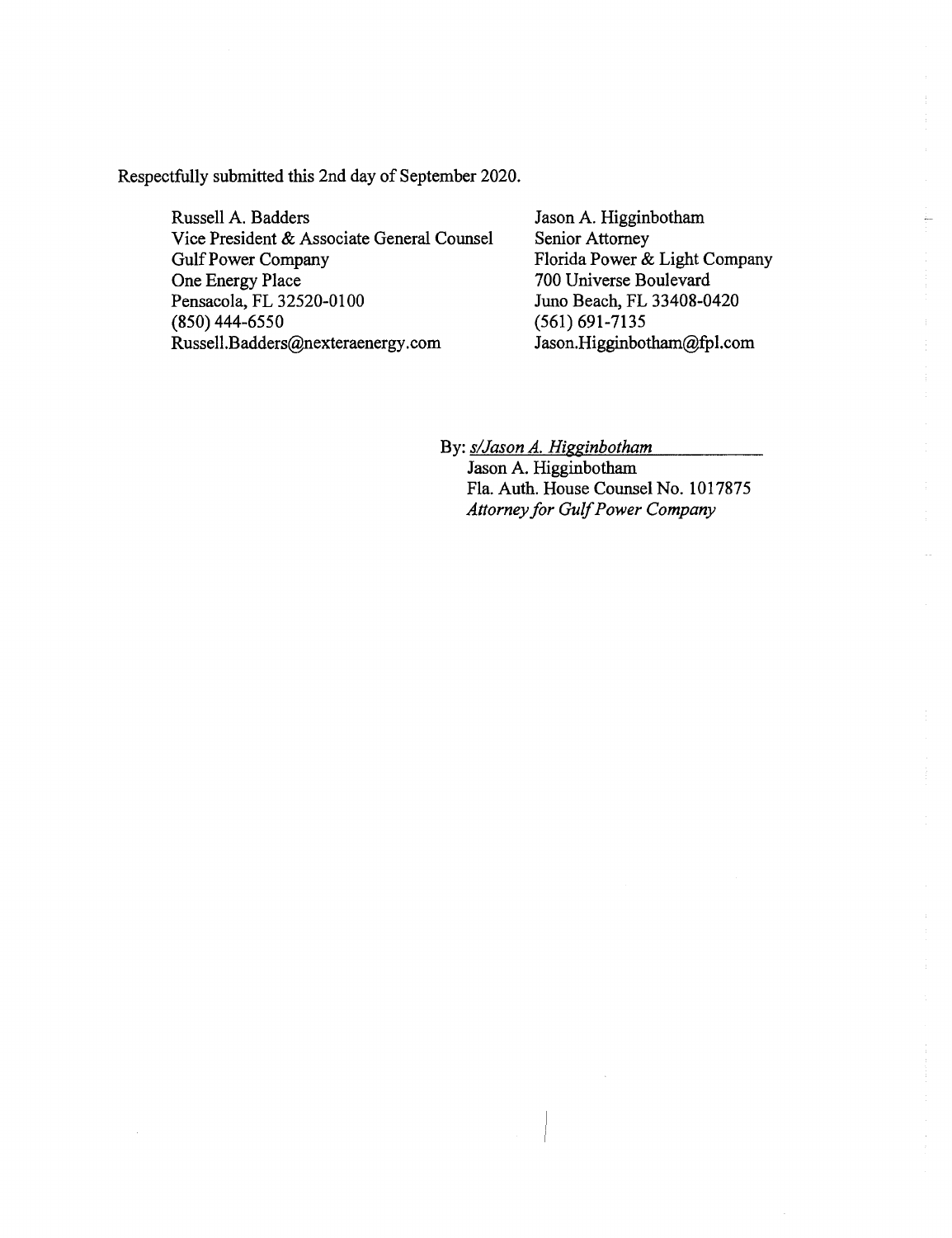In re: Fuel and purchased power cost recovery clause and generating performance incentive factor

Docket No.: 20200001-EI

Date: September 3, 2020

## **REQUEST FOR CONFIDENTIAL CLASSIFICATION**

# **EXHIBIT** "A"

### **CONFIDENTIAL**

Provided to the Commission Clerk under separate cover as confidential information.

 $\bar{\mathcal{A}}$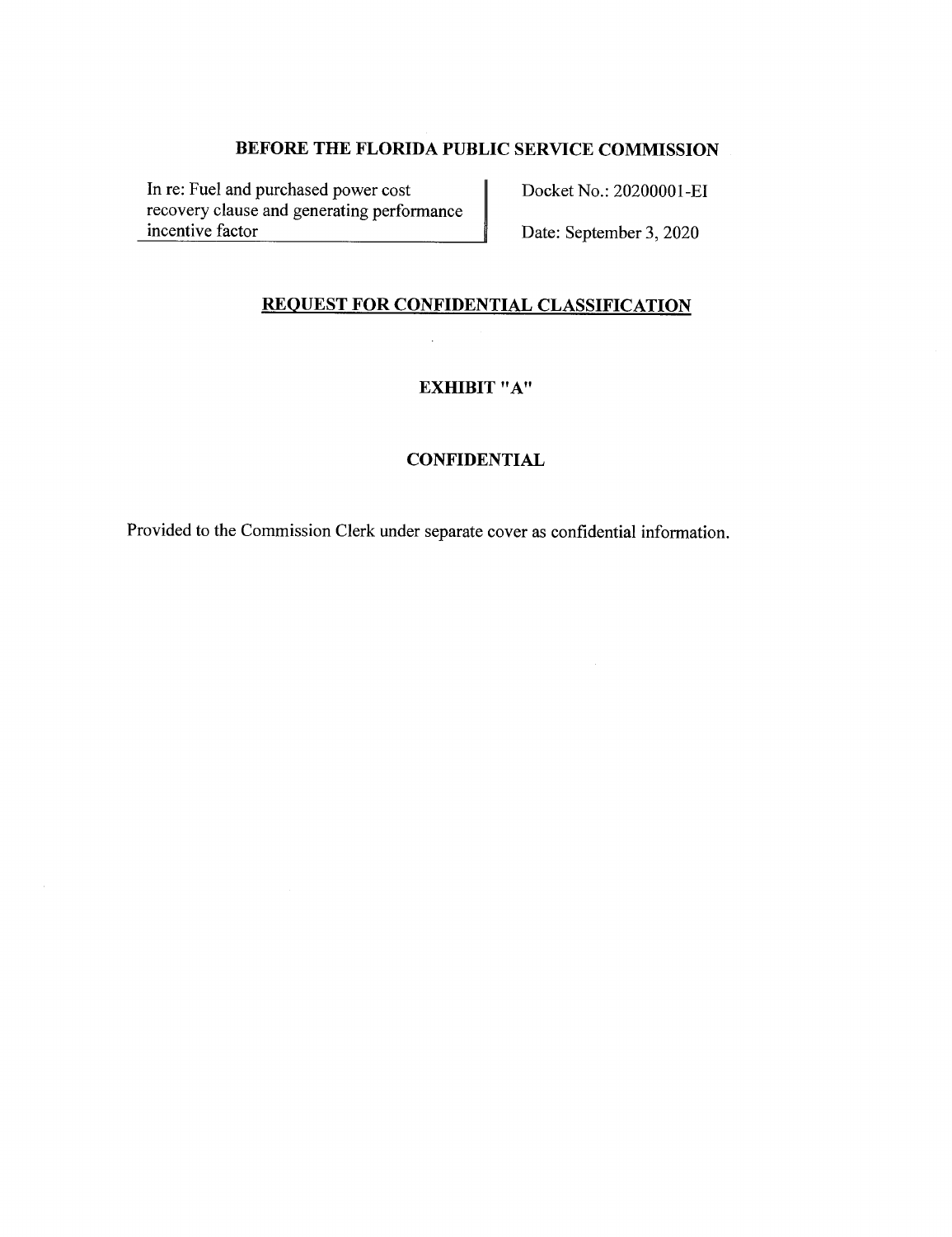In re: Fuel and purchased power cost recovery clause and generating performance incentive factor

Docket No.: 20200001-EI

Date: September 3, 2020

### **REQUEST FOR CONFIDENTIAL CLASSIFICATION**

**EXHIBIT "B"** 

### **REDACTED**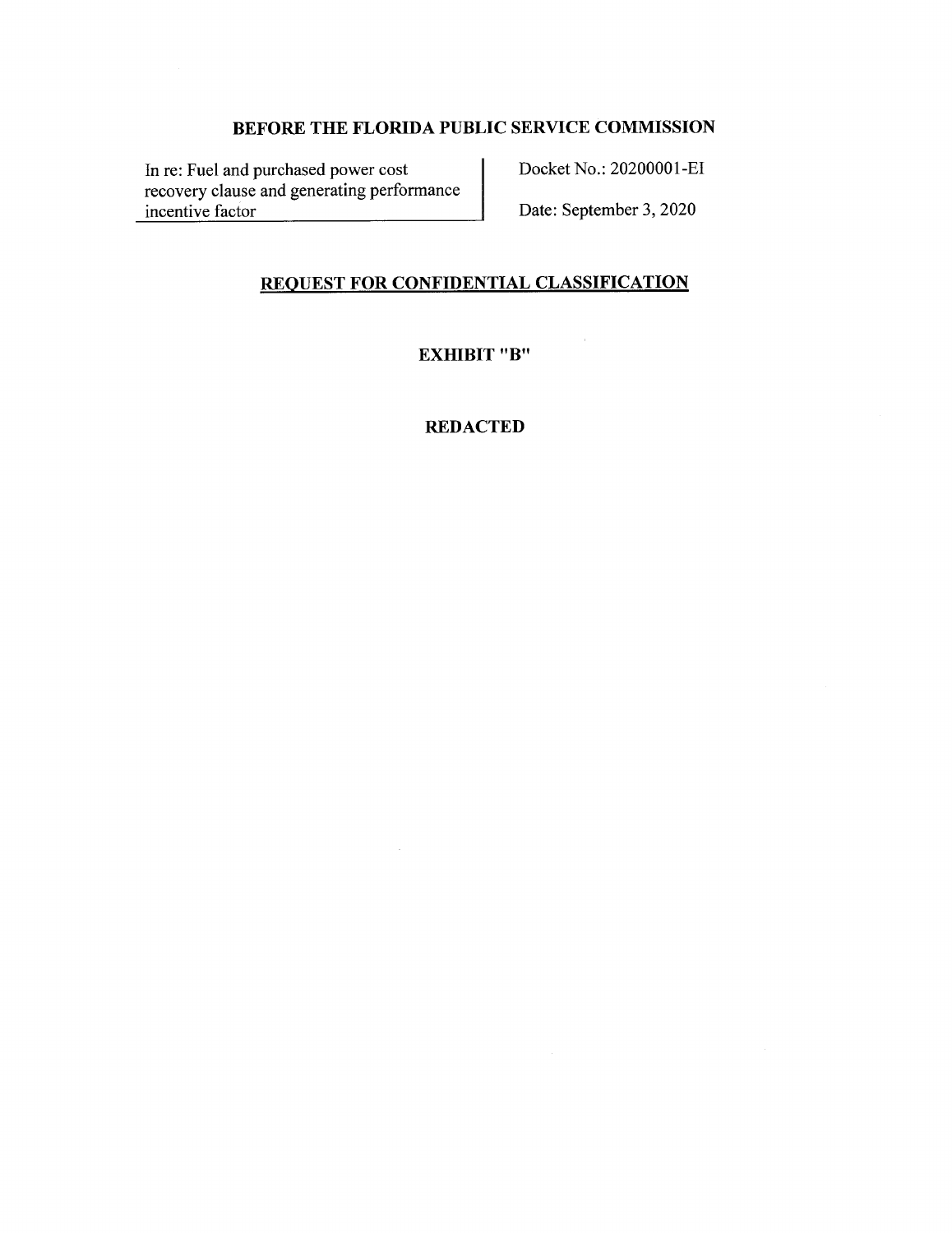**Schedule CCE-1** 

#### **Projected Capacity Payments/ (Receipts) Gulf Power Company**

 $\sim$ 

|                            |                                                                                                                                                                                                                                                                 |                               |                                  |                                | TO BE INCLUDED IN THE PERIOD JANUARY 2021 - DECEMBER 2021 |                                |                                |                                |                                |                                |                       |                       |                       |                                                                |
|----------------------------|-----------------------------------------------------------------------------------------------------------------------------------------------------------------------------------------------------------------------------------------------------------------|-------------------------------|----------------------------------|--------------------------------|-----------------------------------------------------------|--------------------------------|--------------------------------|--------------------------------|--------------------------------|--------------------------------|-----------------------|-----------------------|-----------------------|----------------------------------------------------------------|
| Line<br>No.                | Line Descritption                                                                                                                                                                                                                                               | (A)<br>January                | (B)<br>February                  | (C)<br>March                   | (D)<br>April                                              | (E)<br>May                     | (F)<br>June                    | (G)<br>July                    | (H)<br>August                  | $\bf{0}$                       | (                     | (K)                   | (L)                   | (M)                                                            |
|                            |                                                                                                                                                                                                                                                                 | Estimated                     | Estimated                        | Estimated                      | Estimated                                                 | Estimated                      | Estimated                      | Estimated                      | Estimated                      | September<br>Estimated         | October<br>Estimated  | November<br>Estimated | December<br>Estimated | <b>TOTAL</b>                                                   |
|                            | Projected IIC Payments / (Receipts)<br>Total Other Capacity Payments / (Receipts)<br>Total Projected Transmission Revenue                                                                                                                                       | 0<br>7,148,252                | 7,148,252                        | 7,148,252                      | $\Omega$<br>7,148,252                                     | 7,148,252                      | 7,148,252                      | 0<br>7,133,669                 | 0<br>7,133,669                 | 7,133,669                      | $\Omega$<br>7,133,669 | 0<br>7,133,669        | 7,133,669             | 85,691,528                                                     |
|                            | <b>Base Jurisdictional Factor</b><br>Total Base Jurisdictionalized Capacity Costs                                                                                                                                                                               | (7,000)<br>.000000<br>(7,000) | (10,000)<br>1.000000<br>(10,000) | (8,000)<br>1.000000<br>(8,000) | (6,000)<br>1.000000<br>(6,000)                            | (5,000)<br>1.000000<br>(5,000) | (6,000)<br>1.000000<br>(6,000) | (6,000)<br>1.000000<br>(6,000) | (8,000)<br>1.000000<br>(8,000) | (6,000)<br>1.000000<br>(6,000) | (7,000)<br>1.000000   | (6,000)<br>.000000    | (9,000)<br>1.000000   |                                                                |
| $\mathbf{1}$               | Total Intermediate Capacity Costs<br>Intermediate Jurisdictional Factor<br>Total Intermediate Jurisdictionalized Capacity Costs                                                                                                                                 | 0.975922                      | 0.975922                         | 0.975922                       | 0.975922                                                  | 0.975922                       | 0.975922                       | 0.975922                       | 0.975922                       | 0.975922                       | (7,000)<br>0.975922   | (6,000)<br>0.975922   | (9,000)<br>0.975922   | (84,000)                                                       |
| 14<br>15                   | Total Other Capacity Payments / (Receipts)<br>Peaking Jurisdictional Factor<br>Total Base Jurisdictionalized Capacity Costs                                                                                                                                     | 0.760860                      | 0.760860                         | 0.760860                       | 0.760860                                                  | 0.760860                       | 0.760860                       | 0.760860                       | 0.760860                       | 0.760860                       | 0.760860              | 0760860               | 0.760860              |                                                                |
| 16<br>17<br>18<br>19<br>20 | Total Projected Jurisdictional Capacity Payments / (Receipts)<br>True- $Up($)$<br>Total Jurisdictional Amount to be Recovered (Line $16 +$ Line 17) (\$)<br>Revenue Tax Multiplier<br>Total Recoverable Capacity Payments / (Receipts) (Line 18 x Line 19) (\$) | 6,969,855                     | 6,966,855                        | 6,968,855                      | 6,970,855                                                 | 6,971,855                      | 6,970,855                      | 6,956,624                      | 6,954,624                      | 6,956,624                      | 6,955,624             | 6,956,624             | 6,953,624             | 83,552,876<br>2,247,743<br>85,800.618<br>1.00072<br>85,862,394 |

Docket<br>2021 C<br>Exhibit No. 2020001-El<br>CR Projection Filing<br>RLH-5, Page 36 of 41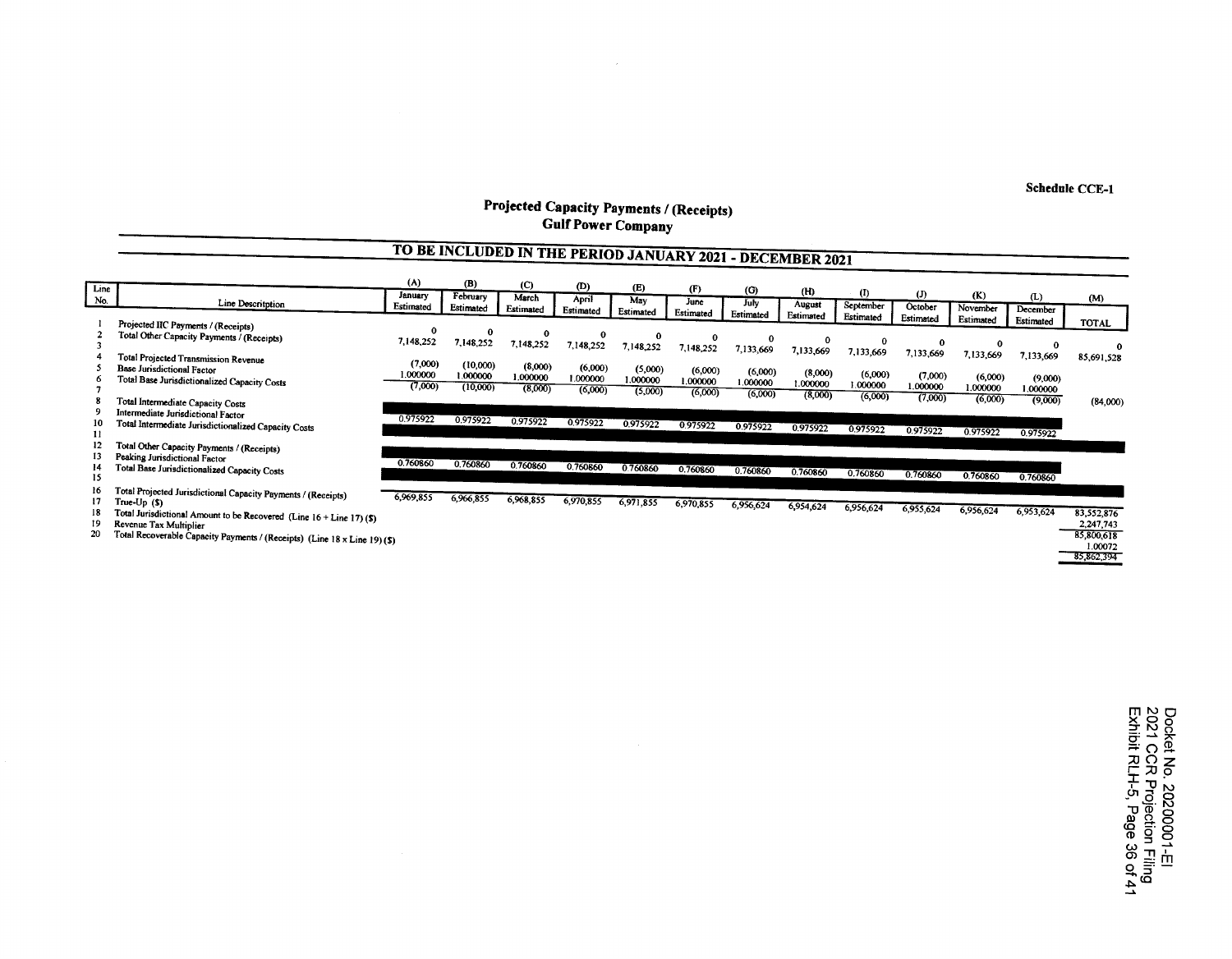|         |                                                                                                                                                                                                                                                                                                                                                   |                                 |                                                 |                                            |                     |                   | <b>Gulf Power Company</b><br>Projected 2021 Capacity Contracts |                           |                                    |                                       |                              |                               |                               | <b>SCHEDULE CCE-4</b> |
|---------|---------------------------------------------------------------------------------------------------------------------------------------------------------------------------------------------------------------------------------------------------------------------------------------------------------------------------------------------------|---------------------------------|-------------------------------------------------|--------------------------------------------|---------------------|-------------------|----------------------------------------------------------------|---------------------------|------------------------------------|---------------------------------------|------------------------------|-------------------------------|-------------------------------|-----------------------|
|         | Contract/Counterparty<br>Southern Intercompany Interchange<br><b>PPAs</b>                                                                                                                                                                                                                                                                         | (A)<br><b>Start</b><br>5/1/2007 | (B)<br>Term<br>End <sup>er</sup><br>5 Yr Notice | (C)<br>Contract<br>Type<br><b>SES Opco</b> | (D)                 | (E)               | $(\mathbf{F})$                                                 | (G)                       | (H)                                | $\bf{0}$                              | (D)                          | (K)                           | (L)                           | (M)                   |
|         | Shell Energy N.A. (U.S.), LP<br><b>Other</b><br><b>South Carolina PSA</b>                                                                                                                                                                                                                                                                         | 11/2/2009<br>9/1/2003           | 5/31/2023                                       | Firm<br><b>Other</b>                       |                     |                   |                                                                |                           |                                    |                                       |                              |                               |                               |                       |
| 6<br>10 | <b>Capacity Costs Description</b><br>Southern Intercompany Interchange<br><b>PPAs</b><br>Shell Energy N.A. (U.S.), LP<br>Other<br>South Carolina PSA                                                                                                                                                                                              | Jamary<br>Projection            | <b>February</b><br>Projection                   | March<br>Projection                        | April<br>Projection | May<br>Projection | June<br>Projection                                             | July<br>Projection        | August<br>Projection               | September<br>Projection               | October<br>Projection        | November<br>Projection        | December<br>Projection        | TOTAL                 |
| Ħ       | Total<br>Capacity MW Description                                                                                                                                                                                                                                                                                                                  | 7,148,252<br>January            | 7,148,252<br>February                           | 7,148,252<br>March                         | 7,148,252<br>April  | 7,148,252<br>May  | 7,148,252<br>June                                              | 7,133,669                 | 7,133,669                          | 7,133,669                             | 7,133,669                    | 7,133,669                     | 7,133,669                     | 85,691,528            |
| 12<br>. | Southern Intercompany Interchange<br><b>PPAs</b><br>Shell Energy N.A. (U.S.), LP<br>Other<br>South Carolina PSA<br>the second contract of the second contract of the second contract of the second contract of the second contract of the second contract of the second contract of the second contract of the second contract of the second cont | Projection<br>0.0               | Projection<br>0.0                               | Projection<br>0.0                          | Projection<br>0,0   | Projection<br>0.0 | Projection<br>0.0                                              | July<br>Projection<br>0,0 | <b>August</b><br>Projection<br>0.0 | <b>September</b><br>Projection<br>0.0 | October<br>Projection<br>0.0 | November<br>Projection<br>0.0 | December<br>Projection<br>0.0 |                       |

I7 (1) Unless otherwise noted, contract remains effective unless terminated upon 30 days prior written notice.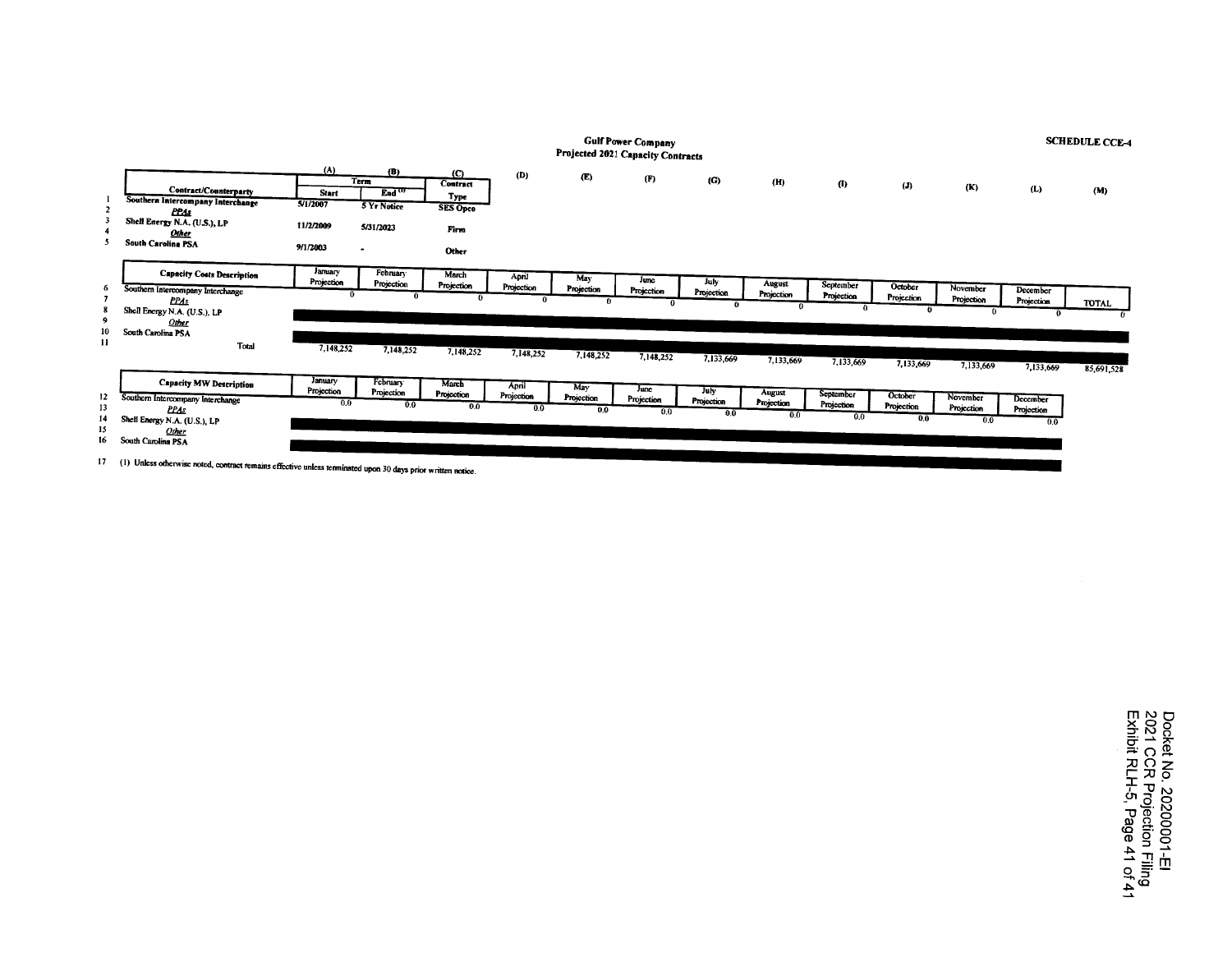In re: Fuel and purchased power cost recovery clause and generating performance incentive factor

 $\mathcal{A}$ 

 $\bar{\mathcal{A}}$ 

Docket No.: 20200001-EI

Date: September 3, 2020

# **REQUEST FOR CONFIDENTIAL CLASSIFICATION**

# **EXHIBIT "C"**

# **Line-by-Line/Field-by-Field Justification**

| Line(s)/Field(s)             | <b>Justification</b>                         |
|------------------------------|----------------------------------------------|
| Page 36 of 41                | This information is entitled to confidential |
| Lines 8 and 10, Columns A-M  | classification pursuant to $$366.093(3)$ (d) |
| Lines 12 and 14, Columns A-L | and (e), Florida Statutes. The basis for     |
| Page 41 of 41                | this information being designated as         |
| Lines 8 and 10, Columns A-M  | confidential is more fully set forth in      |
| Line 14 and 16, Columns A-L  | paragraph 1.                                 |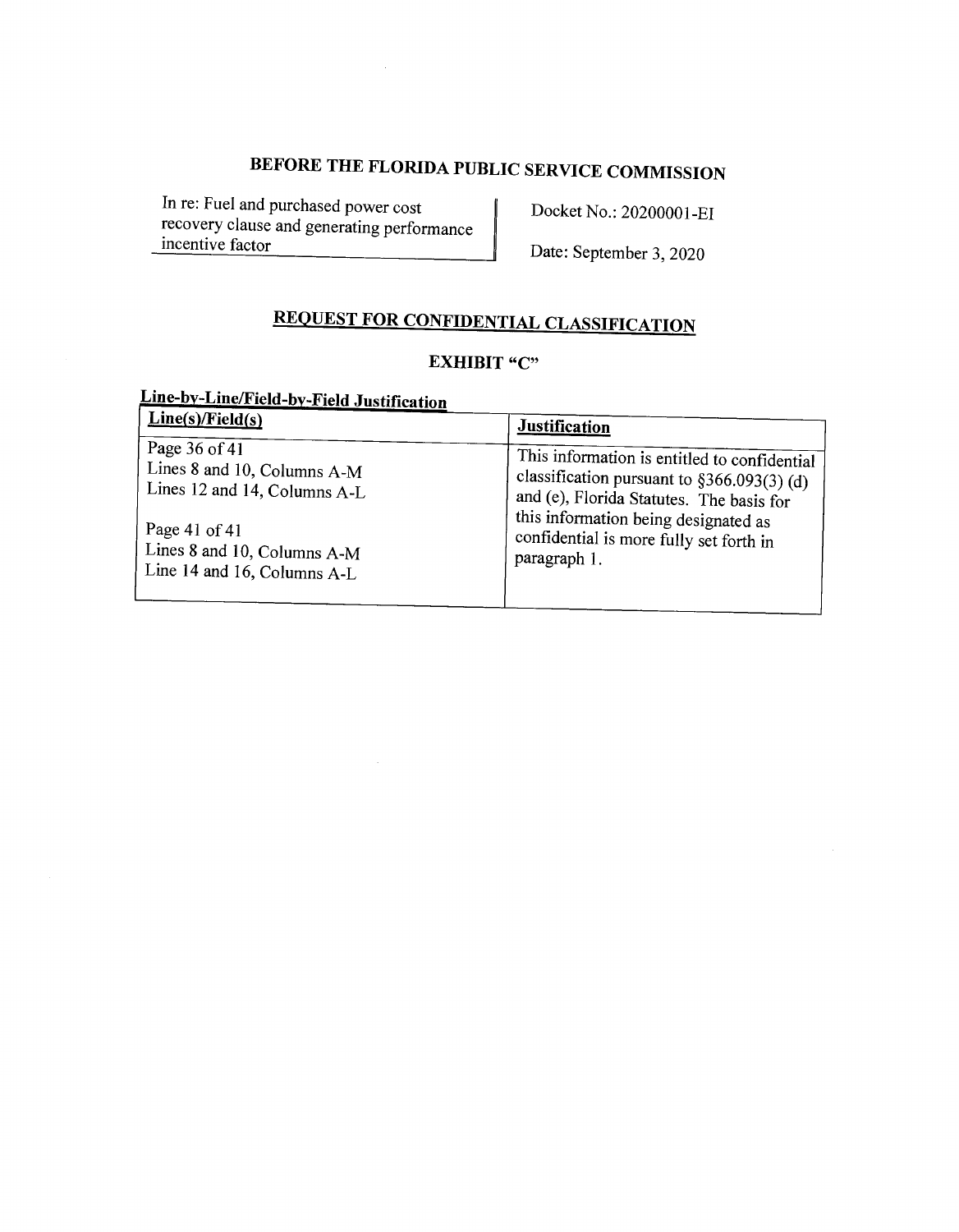#### **EXHIBIT "D"**

# BEFORE THE FLORIDA PUBLIC SERVICE COMMISSION

In re: Fuel and purchased power cost recovery clause and generating performance incentive factor

Docket No.: 20200001-EI

Date: September 3, 2020

STATE OF FLORIDA )

COUNTY OF PALM BEACH )

# ) WRITTEN DECLARATION OF RICHRD HUME

1. My name is Richard Hume. I am currently employed by Gulf Power Company ("Gulf") as Regulatory Issues Manager. I have personal knowledge of the matters stated in this written declaration.

2. I have reviewed the documents and information included in Exhibit "A" to Gulf's Request for Confidential Classification filed this date, for which I am listed as a declarant on Exhibit "C". The documents that I have reviewed and which are asserted by Gulf to be proprietary confidential business information contain or constitute contractual data, and information related to competitive interests, the disclosure of which would impair the competitive business of Gulf, its affiliates and its contractors, vendors and suppliers. Specifically, the documents and exhibits contain the names, rates, quantity, contractual provisions, invoices of our third-party contractors, vendors and suppliers, payments to our contractors, vendors and suppliers, all of which was agreed upon exclusively with these contractors, vendors, and suppliers. Disclosure of this information would impair Gulf's contractor, vendor, and supplier relationships, and impair or negate the commercial interests of<br>Gulf as Gulf negotiates contracts and seeks to all interests of Gulf as Gulf negotiates contracts and seeks to obtain contractors, vendors and suppliers.<br>Disclosure of this information would also impair or poorts the section of and suppliers. Disclosure of this information would also impair or negate the commercial interests of Gulf's contractors, vendors and suppliers as they negotiate with others for the services they provide. The disclosure of this information will also impact the efforts of Gulf or its affiliates to contract for goods and services on favorable terms in the future, which in turn increases costs to Gulf and its customers. To the best of my knowledge, Gulf has maintained the confidentiality of this information.

3. Consistent with the provisions of the Florida Administrative Code, such materials should remain confidential for a period of eighteen (18) months. In addition, they should be returned to Gulf as soon as the information is no longer necessary for the Commission to conduct its business so that Gulf can continue to maintain the confidentiality of these documents.<br>4. Index penalties of  $\ddot{a}$ .

Under penalties of perjury, I declare that I have read the foregoing declaration and that the facts stated therein are true and to the best of my knowledge and belief.

Date:

rehard Richard Hume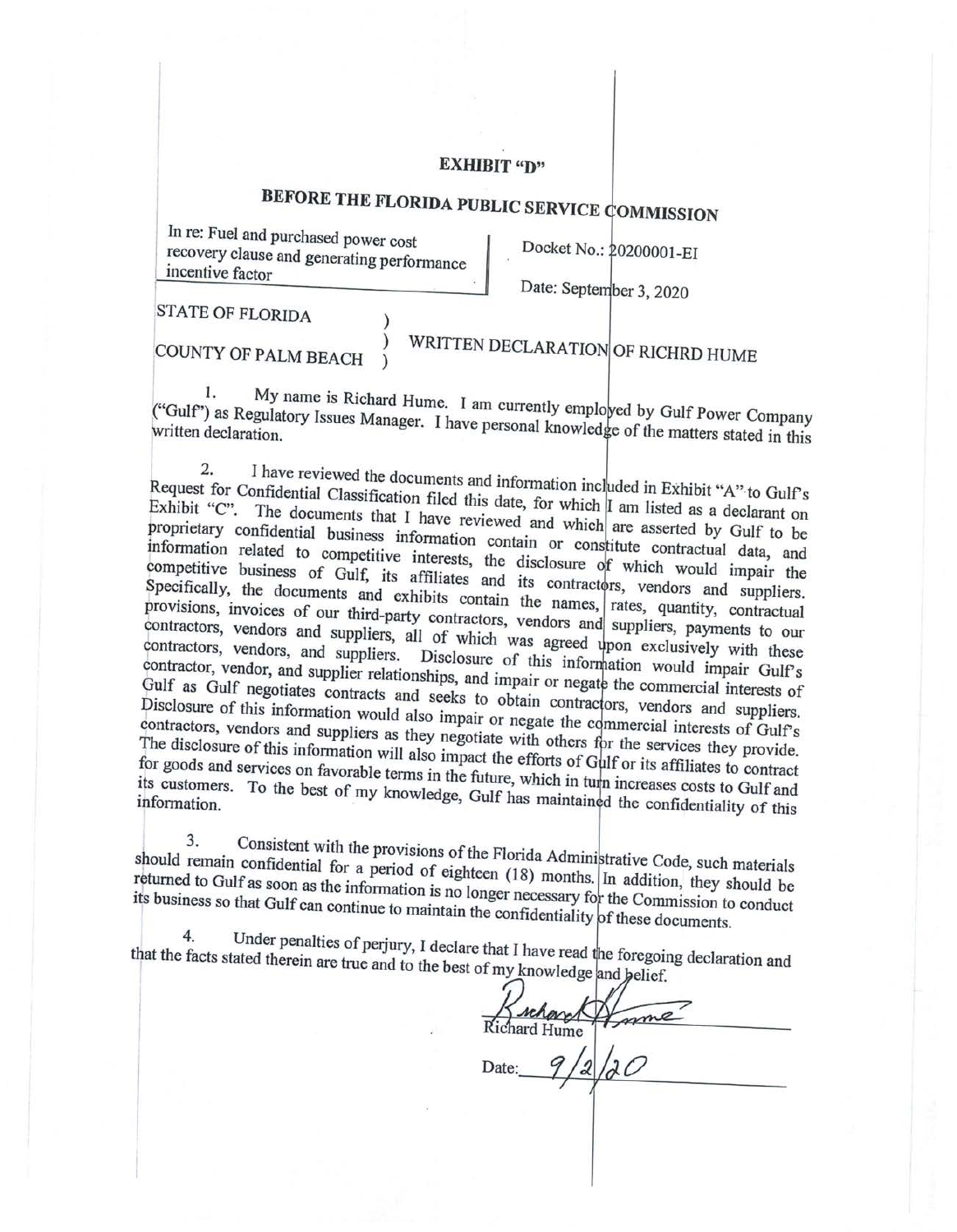IN RE: **Fuel and Purchased Power Cost Recovery Clause with Generating Performance Incentive Factor** 

Docket No.: **20200001-EI** 

### **CERTIFICATE OF SERVICE**

I HEREBY CERTIFY that a true copy of the foregoing was furnished by overnight mail this 2nd day of September, 2020 to the following:

Florida Public Utilities Company PCS Phosphate - White Springs<br>Florida Division of Chesapeake C/o Stone Mattheis Xenopoulos Florida Division of Chesapeake c/o Stone Mattheis Xenopoulos<br>Utilities Corp<br>R Brew P C Utilities Corp & Brew, P.C.<br>Mike Cassel. Director .lames W. Br Regulatory and Governmental Affairs Eighth Floor, West Tower Fernandina Beach, FL 32034<br>mcassel@fpuc.com

James W. Brew/Laura Baker 1025 Thomas Jefferson St, NW<br>Washington, DC 20007 jbrew@smxblaw.com lwb@smxblaw.com

Duke Energy Florida Dianne M. Triplett 299 First Avenue North St. Petersburg, FL 33701 Dianne. triplett@duke-enerqy.com

Florida Power & Light Company Maria J. Moncada David Lee 700 Universe Boulevard (LAW/JB) Juno Beach, FL 33408-0420 Maria.moncada@fpl.com David.Lee@fpl.com

Florida Power & Light Company Kenneth Hoffman 134 West Jefferson Street Tallahassee, FL 32301 Kenneth.Hoffman@fpl.com

Ausley Law Firm James D. Beasley J. Jeffry Wahlen Malcolm N. Means Post Office Box 391 Tallahassee, FL 32302 jbeasley@ausley.com jwahlen@ausley.com mmeans@ausley.com

Gunster Law Firm Beth Keating 215 South Monroe Street, Suite 601 Tallahassee, FL 32301-1839 bkeating@gunster.com

Office of Public Counsel J. R. Kelly/M. Fall-Fry Patricia A. Christensen Associate Public Counsel c/o The Florida Legislature 111 W. Madison Street, Room 812 Tallahassee, FL 32399-1400 Kelly.jr@leq.state.fl.us Christensen. patty@leq.state. fl. us fall-fry. mireille@leq.state.fl.us

Duke Energy Florida, Inc. Matthew R. Bernier 106 East College Avenue, Suite 800 Tallahassee, FL 32301-7740 Matthew.bernier@duke-enerqy.com FLRegulatoryLeqal@duke-enerqy.com